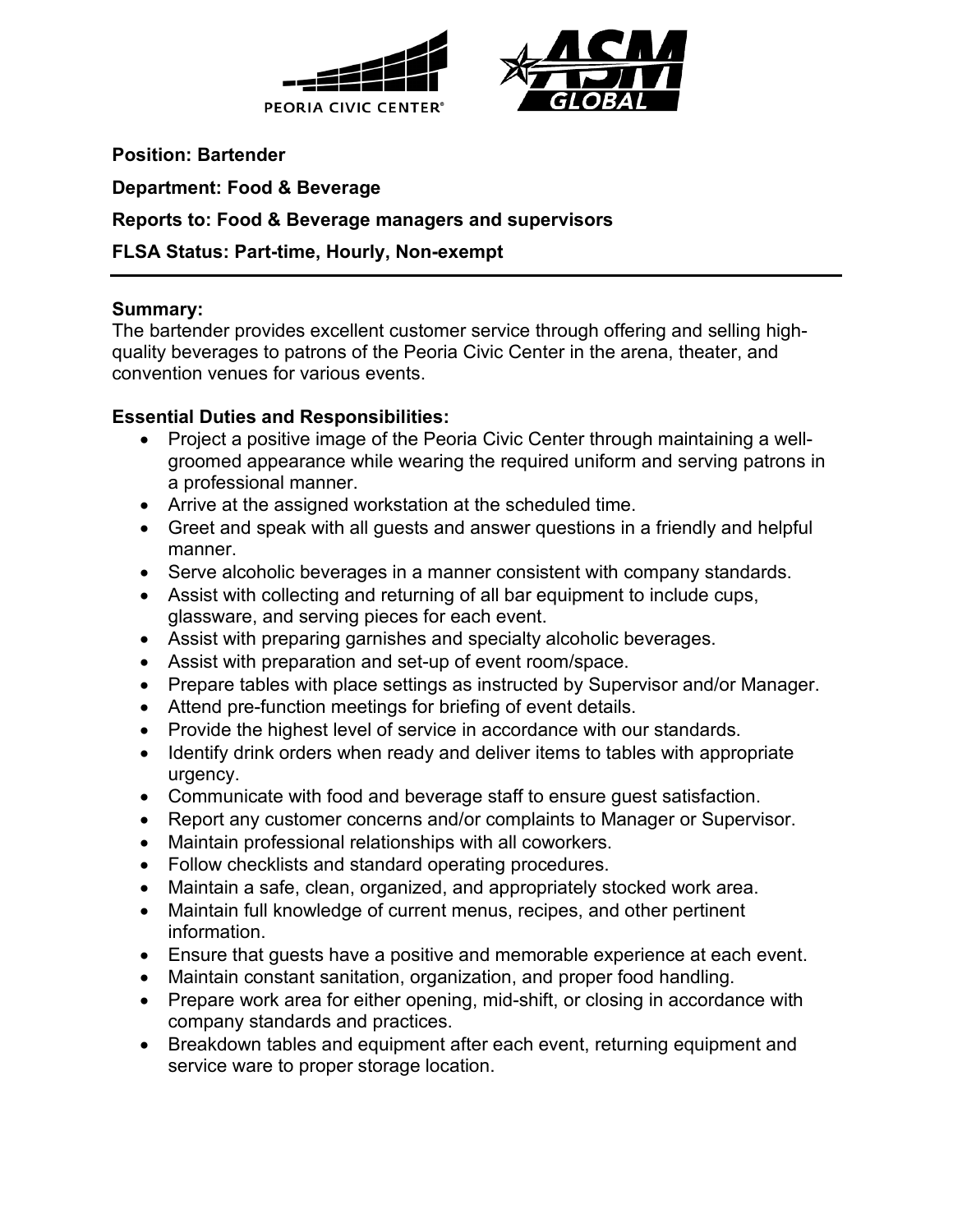- Punches timeclock in full uniform, ready to work, and no earlier than five minutes prior to shift.
- Other duties as assigned.

# **Supervisory Responsibilities:**

This position has no direct reports, but provides training for new employees as assigned.

## **Minimum Qualifications:**

To perform this job successfully, an individual must be able to perform each essential duty satisfactorily. The requirements listed below are representative of the knowledge, skill, and/or ability required. Reasonable accommodations may be made to enable individuals with disabilities to perform the essential functions.

### **Education and / or Experience:**

- High school diploma/GED required.
- Bartending and register operation experience preferred.

### **Skill and Abilities:**

- English language competency, verbal and written, required.
- Professional verbal communication skills required.
- Ability to multi-task with a high degree of accuracy in a fast-paced service environment.
- Ability to appropriately react to high stress situations with professionalism and a high sense of urgency.
- Ability to acquire and maintain state bartending licensure and food service certifications as required.

# **Computer Skills:**

- Ability to learn POS register systems, and to follow standard operating procedures for their continued use.
- Basic computer skills for communication via email.
- Ability to learn and follow procedures for timeclock use.

# **Other Qualifications:**

- Must have reliable transportation.
- Ability to work a flexible part-time schedule, including evenings, nights, weekends, holidays, according to the event schedule. There is no minimum number of hours scheduled each week.

#### **Working Conditions and Physical Demands:**

The physical demands described here are representative of those that must be met by an employee to successfully perform the essential functions of this job. Reasonable accommodations may be made to enable individuals with disabilities to perform the essential functions.